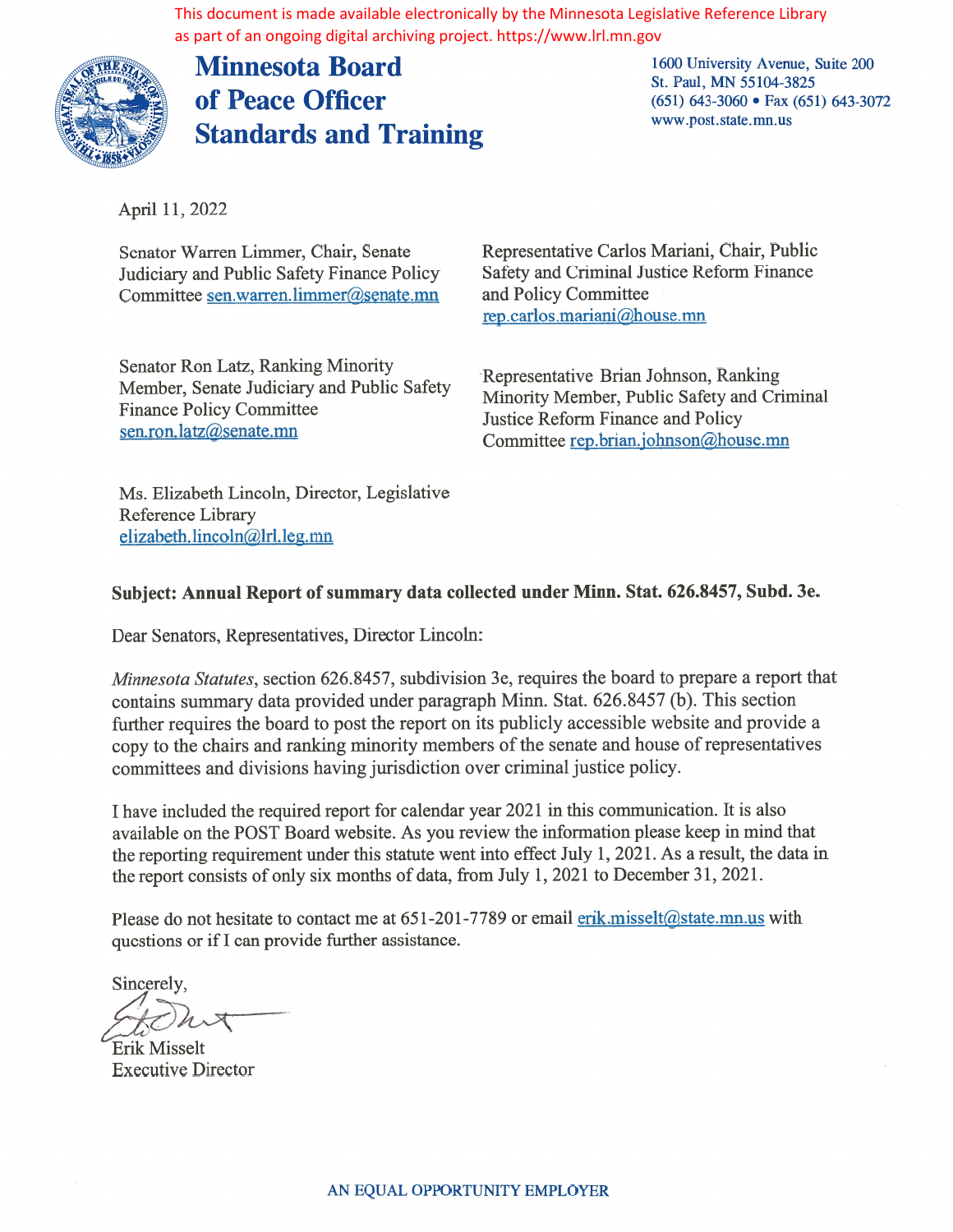## STANDARDS OF CONDUCT VIOLATION



- **n** Criminal Any Felony
- **U Criminal Any Gross Misdemeanors**
- Li Criminal -Certain Misdemeanors -Assault 5th Degree 609.224
- : Criminal -Certain Misdemeanors Domestic Assault 609.2242
- Criminal Certain Misdemeanors DWI 4th Degree 169A.27
- **E** Criminal Certain Misdemeanors Misconduct of Public Officer or Employee 609.43
- **Non-Criminal Sexual Harassment**
- Non-Criminal Violate any POST Board Order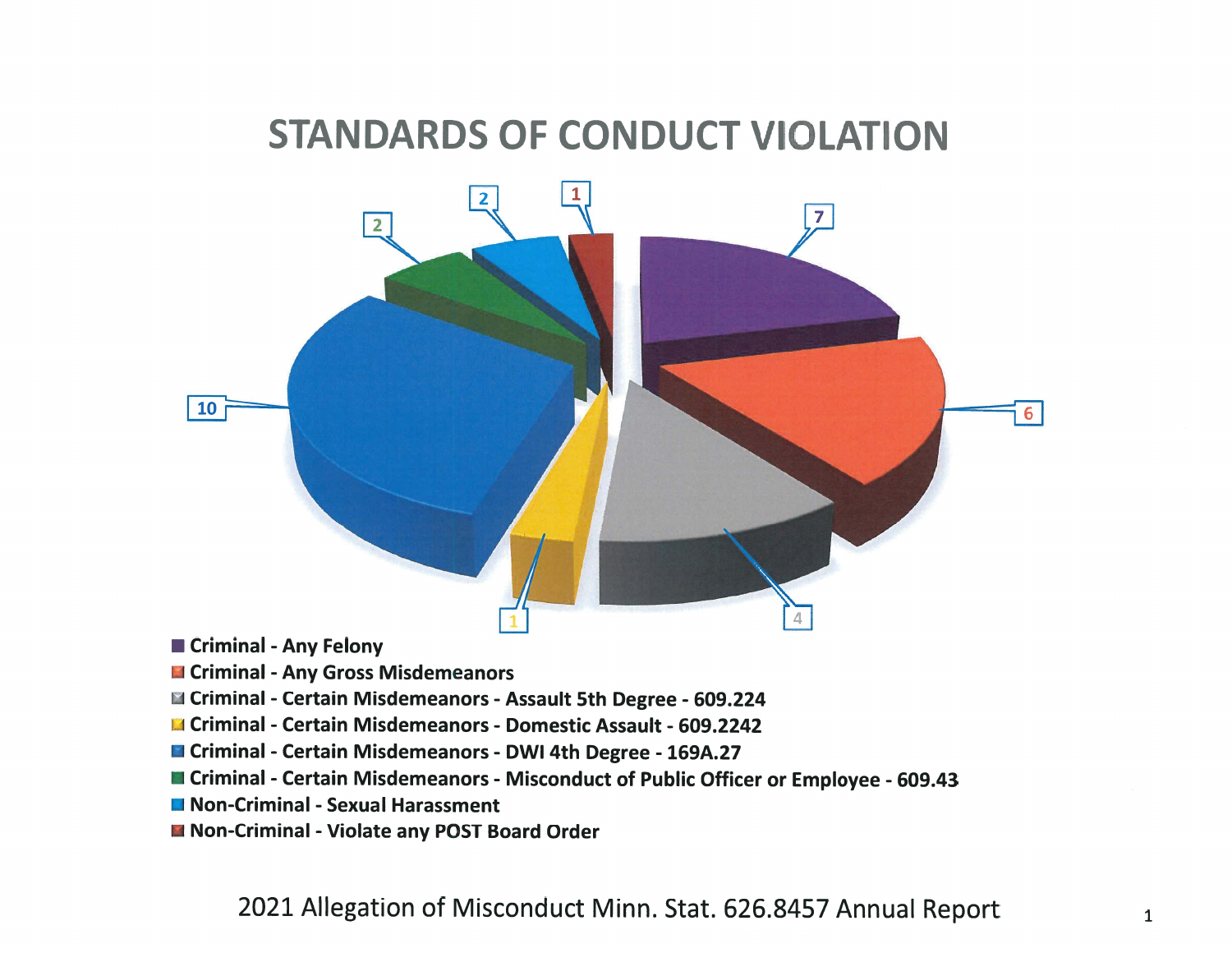

- **EX Domestic Abuse Model Policy MN STAT 629.342**
- **III Investigation of Sexual Assault Model Policy MN STAT 626.8442**
- **Portable Recording Systems Adoption MN STAT 626.8473**
- **Professional Conduct of Officers (Conduct Unbecoming Model Policy) MN STAT 626.8457**
- Use of Force Model Policy MN STAT 626.8452, subd. 1, 1a
- <sup>U</sup> Vehicle Pursuit and Emergency Vehicle Operations Model Policy MN RULES 6700.2700-6700.2704 MN STAT 626.8458, subd. 2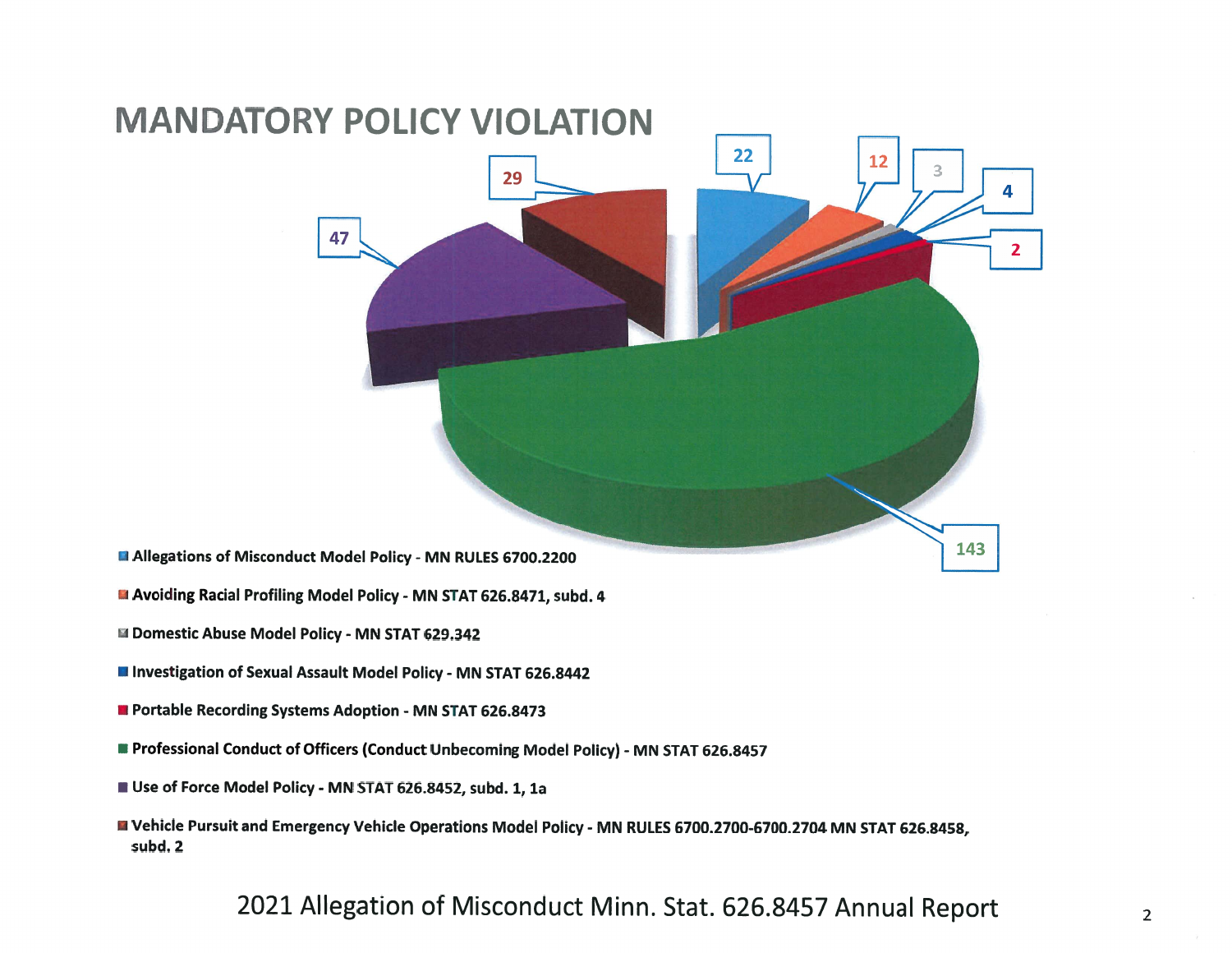| Total of allegations and reports      | Reports can contain multiple allegations |                              |  |  |
|---------------------------------------|------------------------------------------|------------------------------|--|--|
| General Category                      | <b>Number of Reports</b>                 | <b>Number of Allegations</b> |  |  |
| <b>Mandatory Policy Violation</b>     | 168                                      | 262                          |  |  |
| <b>Standards of Conduct Violation</b> | 30                                       | 33 <sup>1</sup>              |  |  |

## Total by specific type of allegation

| <b>Type of Allegation</b>                              | Number of<br><b>Allegations</b> |
|--------------------------------------------------------|---------------------------------|
| Allegations of Misconduct Model Policy - MN RULES      |                                 |
| 6700.2200                                              | 22                              |
| Avoiding Racial Profiling Model Policy - MN STAT       |                                 |
| 626.8471, subd. 4                                      | 12                              |
| Domestic Abuse Model Policy - MN STAT 629.342          |                                 |
| Investigation of Sexual Assault Model Policy - MN STAT |                                 |
| 626.8442                                               |                                 |
| Portable Recording Systems Adoption - MN STAT          |                                 |
| 626.8473                                               |                                 |
| Professional Conduct of Officers (Conduct Unbecoming   |                                 |
| Model Policy) - MN STAT 626.8457                       | 143                             |
| Use of Force Model Policy - MN STAT 626.8452, subd. 1. |                                 |
| 1a                                                     | 47                              |
| Vehicle Pursuit and Emergency Vehicle Operations Model |                                 |
| Policy - MN RULES 6700.2700-6700.2704 MN STAT          |                                 |
| 626.8458, subd. 2                                      | 29                              |

| Total by specific type of allegation                                                   |                                 |
|----------------------------------------------------------------------------------------|---------------------------------|
| <b>Type of Allegation</b>                                                              | Number of<br><b>Allegations</b> |
| Criminal - Any Felony                                                                  |                                 |
| Criminal - Any Gross Misdemeanors                                                      |                                 |
| Criminal - Certain Misdemeanors - Assault 5th Degree -<br>609.224                      |                                 |
| Criminal - Certain Misdemeanors - Domestic Assault -<br>609.2242                       |                                 |
| Criminal - Certain Misdemeanors - DWI 4th Degree -<br>169A.27                          | 10                              |
| Criminal - Certain Misdemeanors - Misconduct of Public<br>Officer or Employee - 609.43 |                                 |
| Non-Criminal - Sexual Harassment                                                       |                                 |
| Non-Criminal - Violate any POST Board Order                                            |                                 |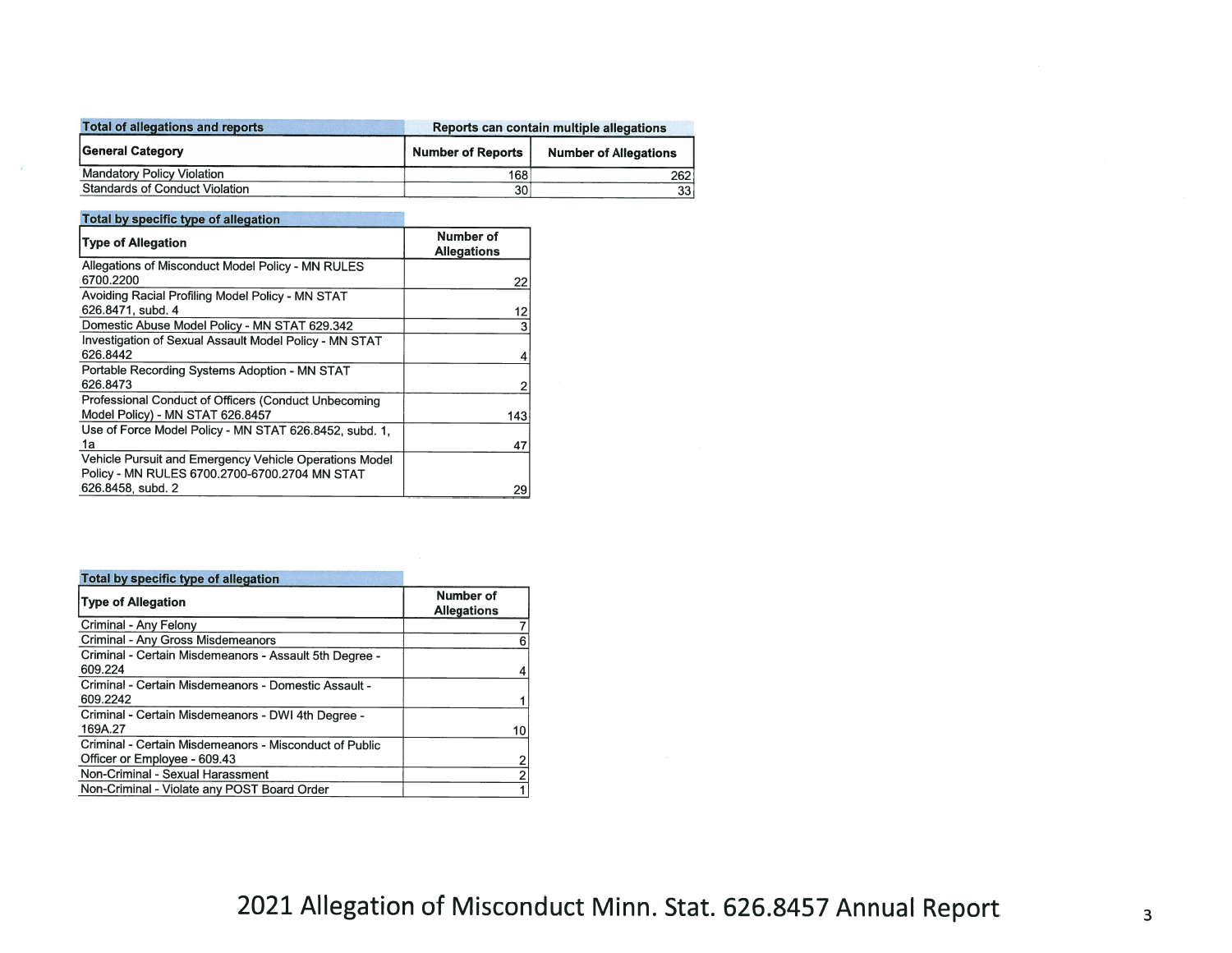| Agency findings by general category |                                             | This is the agency disposition for each type of |  |  |  |  |
|-------------------------------------|---------------------------------------------|-------------------------------------------------|--|--|--|--|
| <b>Agency Disposition</b>           | <b>Mandatory Policy</b><br><b>Violation</b> | <b>Standards of Conduct</b><br><b>Violation</b> |  |  |  |  |
| Coaching                            |                                             |                                                 |  |  |  |  |
| Exonerated                          | 38                                          |                                                 |  |  |  |  |
| Not Sustained                       | 13                                          |                                                 |  |  |  |  |
| Other                               |                                             |                                                 |  |  |  |  |
| <b>Policy Failure</b>               |                                             |                                                 |  |  |  |  |
| Sustained                           | 47                                          |                                                 |  |  |  |  |
| Unfounded                           | 35                                          |                                                 |  |  |  |  |
| Pending                             | 125                                         | 24                                              |  |  |  |  |

| Type of agency discipline by general category | If the allegation is sustained, this is the type of |                                                 |  |  |  |  |
|-----------------------------------------------|-----------------------------------------------------|-------------------------------------------------|--|--|--|--|
| <b>Type of Discipline</b>                     | <b>Mandatory Policy</b><br><b>Violation</b>         | <b>Standards of Conduct</b><br><b>Violation</b> |  |  |  |  |
| <b>Discharge</b>                              |                                                     |                                                 |  |  |  |  |
| No Discipline                                 |                                                     |                                                 |  |  |  |  |
| Oral Reprimand                                | 14 <sub>1</sub>                                     |                                                 |  |  |  |  |
| Other                                         |                                                     |                                                 |  |  |  |  |
| Suspension                                    | 12                                                  |                                                 |  |  |  |  |
| <b>Written Reprimand</b>                      |                                                     |                                                 |  |  |  |  |
| Pending                                       | 217                                                 | 31                                              |  |  |  |  |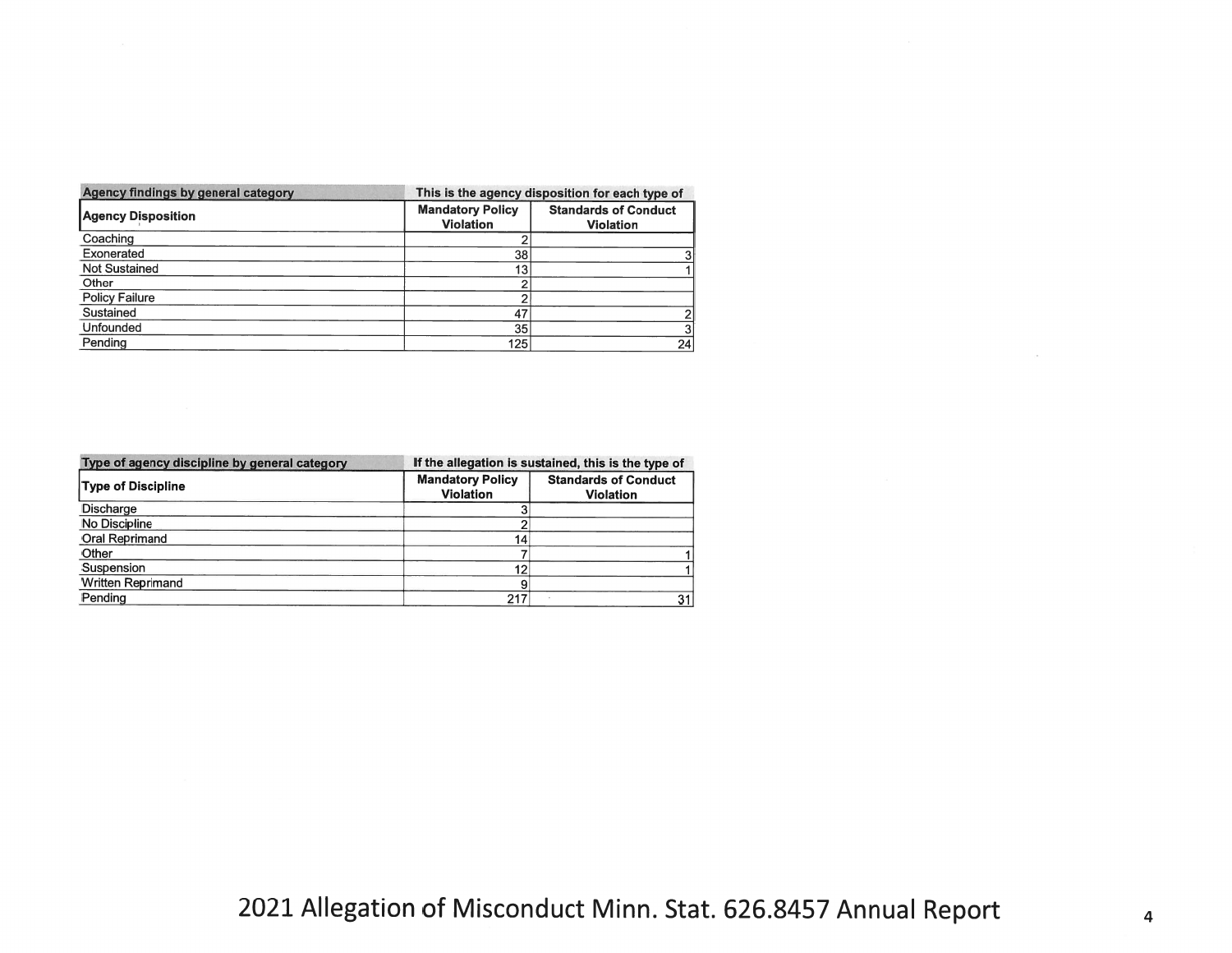| Agency findings grouped by specific type of allegation                                                                       | by the type of allegation |                   |                                |              |                                 |                  |                  |         |
|------------------------------------------------------------------------------------------------------------------------------|---------------------------|-------------------|--------------------------------|--------------|---------------------------------|------------------|------------------|---------|
| <b>Type of Allegation</b>                                                                                                    | Coaching                  | <b>Exonerated</b> | <b>Not</b><br><b>Sustained</b> | <b>Other</b> | <b>Policy</b><br><b>Failure</b> | <b>Sustained</b> | <b>Unfounded</b> | Pending |
| Allegations of Misconduct Model Policy - MN RULES<br>6700.2200                                                               |                           |                   |                                |              |                                 |                  |                  |         |
| Avoiding Racial Profiling Model Policy - MN STAT<br>626.8471, subd. 4                                                        |                           |                   |                                |              |                                 |                  |                  |         |
| Domestic Abuse Model Policy - MN STAT 629.342                                                                                |                           |                   |                                |              |                                 | $\overline{2}$   |                  |         |
| Investigation of Sexual Assault Model Policy - MN STAT<br>626.8442                                                           |                           |                   |                                |              |                                 |                  |                  |         |
| Portable Recording Systems Adoption - MN STAT<br>626.8473                                                                    |                           |                   |                                |              |                                 |                  |                  |         |
| Professional Conduct of Officers (Conduct Unbecoming<br>Model Policy) - MN STAT 626.8457                                     |                           | 17                | q                              |              |                                 | 14               | 19               | 80      |
| Use of Force Model Policy - MN STAT 626.8452, subd. 1,<br>1a                                                                 |                           |                   | 2                              |              |                                 | 8                | 11               | 18      |
| Vehicle Pursuit and Emergency Vehicle Operations Model<br>Policy - MN RULES 6700.2700-6700.2704 MN STAT<br>626.8458, subd. 2 |                           |                   |                                |              |                                 | 19               |                  | 11      |
| Criminal - Any Felony                                                                                                        |                           |                   |                                |              |                                 |                  |                  |         |
| Criminal - Any Gross Misdemeanors                                                                                            |                           |                   |                                |              |                                 |                  |                  | 5       |
| Criminal - Certain Misdemeanors - Assault 5th Degree -<br>609.224                                                            |                           |                   |                                |              |                                 |                  |                  |         |
| Criminal - Certain Misdemeanors - Domestic Assault -<br>609.2242                                                             |                           |                   |                                |              |                                 |                  |                  |         |
| Criminal - Certain Misdemeanors - DWI 4th Degree -<br>169A.27                                                                |                           |                   |                                |              |                                 |                  |                  | 9       |
| Criminal - Certain Misdemeanors - Misconduct of Public<br>Officer or Employee - 609.43                                       |                           |                   |                                |              |                                 |                  |                  |         |
| Non-Criminal - Sexual Harassment                                                                                             |                           |                   |                                |              |                                 |                  |                  |         |
| Non-Criminal - Violate any POST Board Order                                                                                  |                           |                   |                                |              |                                 |                  |                  |         |

This describes the various agency dispositions